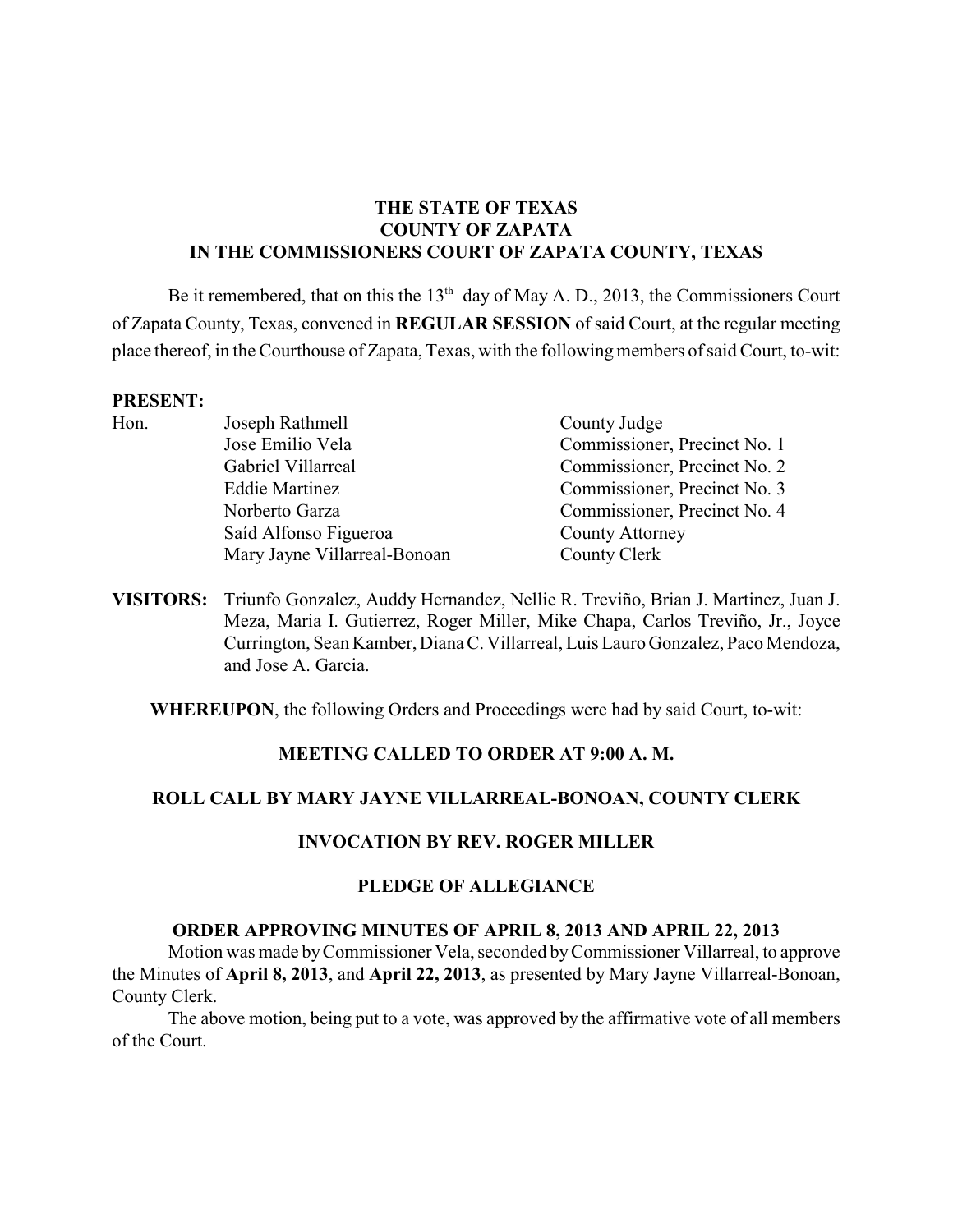### **MONTHLY REPORT OF ZAPATA FAMILY MEDICAL CLINIC**

Mr. Sean Kamber of Laredo Medical Center presented Commissioners Court with the monthly report for April 2013. There was no significant difference in the number of patients seen at the clinic last month. There was a normal drop due to seasonal patients. The clinic is looking into implementing the EMR (Electronic Medical Records) System in the near future. Dr. Cabrera will be leaving on May 31, 2013.

# **AUDDY HERNANDEZ REPORTED ON SWIMMING POOL PROGRESS**

Auddy Hernandez reported that Ramiro Hernandez is getting an assessment for things needed at the Guadalupe and Lilia Martinez Swimming Pool. Commissioner Vela announced that advertisement for the life guards has been made.

## **MONTHLY REPORT BY ZAPATA COUNTY TAX ASSESSOR/COLLECTOR**

Luis Lauro Gonzalez, Zapata County Tax Assessor/Collector, reported Hotel/Motel Tax in the amount of \$23,917.25. A grand total of \$92,799.20 has been collected for the current fiscal year (October - 2012 - April 2013). Taxes collected were \$185,711.18. The current year's tax collections are at 92% average.

## **COMMUNICATIONS**

J.J. Meza, Fire Chief, reported that monies are now coming in electronically to the Treasurer's office. So far \$18,700 have been collected.

Brian Martinez, from the Judge's Office, reported that changes in the ARM have taken place and \$191,000 have been collected as of May 2.

# **ORDER APPROVING INVOICES**

Motion was made byCommissioner Vela, seconded by Commissioner Martinez, to approve invoices as presented by Triunfo Gonzalez, County Auditor. Commissioner Vela commented on items listed on page 34, where large amounts were to be paid to Clark, Inc., and TDWB. He also commented on voided request on item on page 61.

The above motion, being put to a vote, was approved by the affirmative vote of all members of the Court.

# **ORDER APPROVING CHECKS ISSUED**

Motion was made byCommissioner Martinez, seconded byCommissioner Vela, to approve checks issued as requested by Hon. Romeo Salinas, County Treasurer. Commissioner Vela commented on invoiced checks listed on page 32.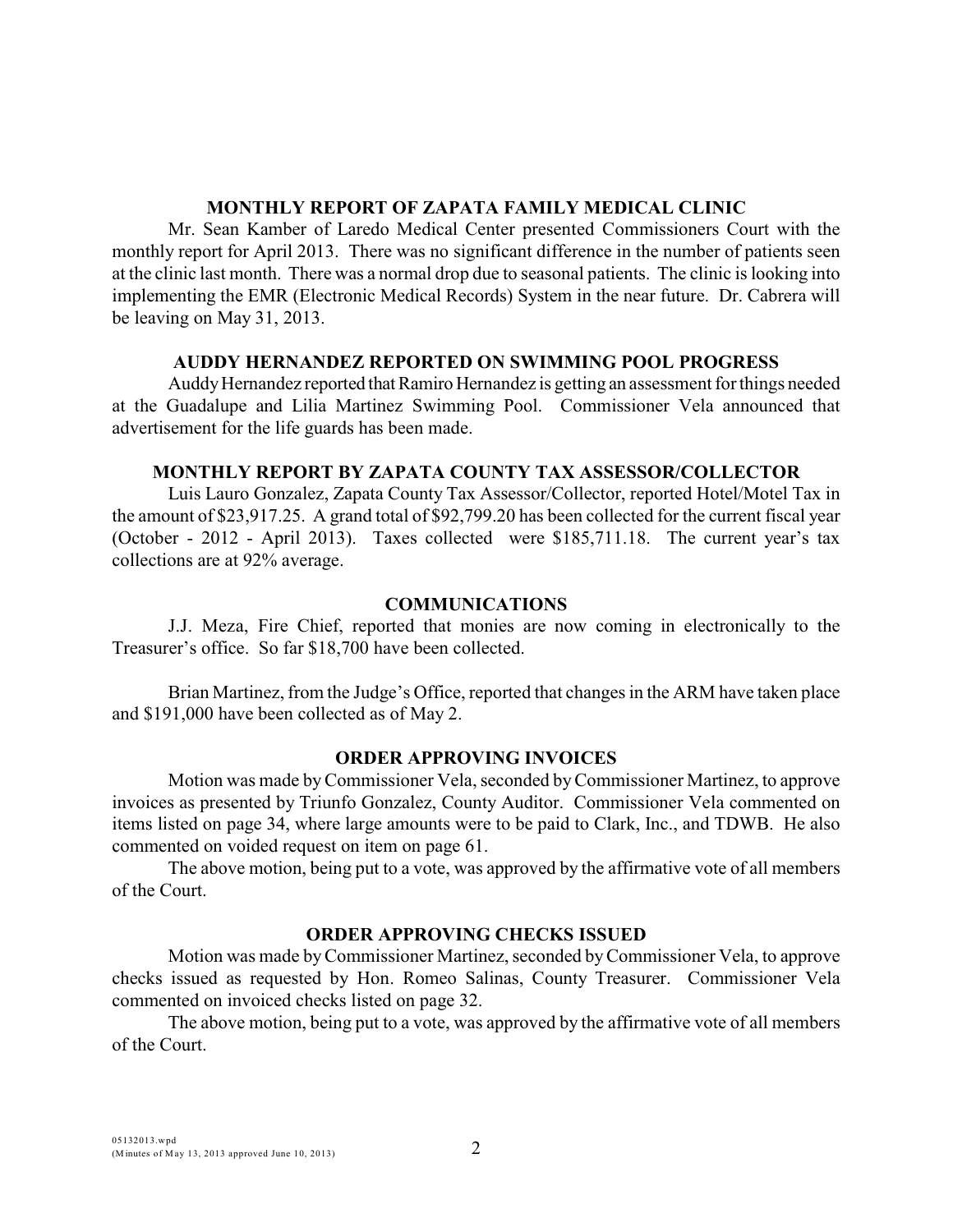#### **ORDER APPROVING TREASURER'S REPORT**

Motion was made by Commissioner Garza, seconded by Commissioner Martinez, to approve Treasurer's Report as presented by Commissioner Vela for Romeo Salinas, County Treasurer. A correction was noted on tab 5, page 19 in reference to \$1,386.00 in revenues collected by the Falcon Center.

The above motion, being put to a vote, was approved by the affirmative vote of all members of the Court.

# **STATUS REPORT AND UPDATE BY ZAPATA RISING COMMITTEE ON PLANNED COMMEMORATION OF 60TH ANNIVERSARY SINCE 1953 RELOCATION OF ZAPATA COUNTY RESIDENTS**

Mr. Joe Garcia, from Graphitix, gave a status report and update on the planned commemoration of our  $60<sup>th</sup>$  anniversary since the 1953 relocation of Zapata County residents. The date has been set for October 19, 2013. Mr. Garcia met with several groups of people, including Carlos Salinas of KGNS TV, who has offered to take the message to the Today Show. Several interviews have been made and he has been in communication with Gilbert Quezada. Two of the projects that will take place are the placement of a time capsule and also the re-enactment of the dedication. A letter is being prepared to be signed by the County Judge to initiate the process with both Mexican and American Presidents. For more information, the public may visit [www.zapatarising.com.](http://www.zapatarising.com.)

### **LEGISLATIVE REPORT ON HOUSE BILL 826**

Hector Uribe, Attorney at Law; Amada Gonzalez, Zapata County Chief Appraiser; and Martin Villarreal, Webb County Chief Appraiser, gave a Legislative report of House Bill 826 presented by Representative Patricia Harless. HB826 addresses the definitions of certain terms for purposes of the ad valorem taxation of certain dealer's heavy equipment inventory. There are currently five lawsuits in Webb County at approximately 42 M each. The County could suffer a loss of over 2M in tax revenues. The oil industry has taken compressors and defined them as lease equipment and used subsidiaries to lease the equipment back to themselves. One thing we can do is amend the House Bill. Many counties are suffering with lower valuations and going through similar situations as Zapata. Uribe stated that we are better served by regional organizations than State organizations. There are currently 255 lawsuits throughout the State of Texas.

## **ORDER TO TABLE REQUEST BY COUNTY JUDGE REGARDING TEXAS DEPARTMENT OF TRANSPORTATION'S OFFER REGARDING VELEÑO BRIDGE PROJECT LIFT STATION**

Motion was made by Commissioner Garza, seconded by Commissioner Martinez, to table the request made by County Judge regarding the Texas Department of Transportation's offer regarding the Veleño Bridge Project Lift Station.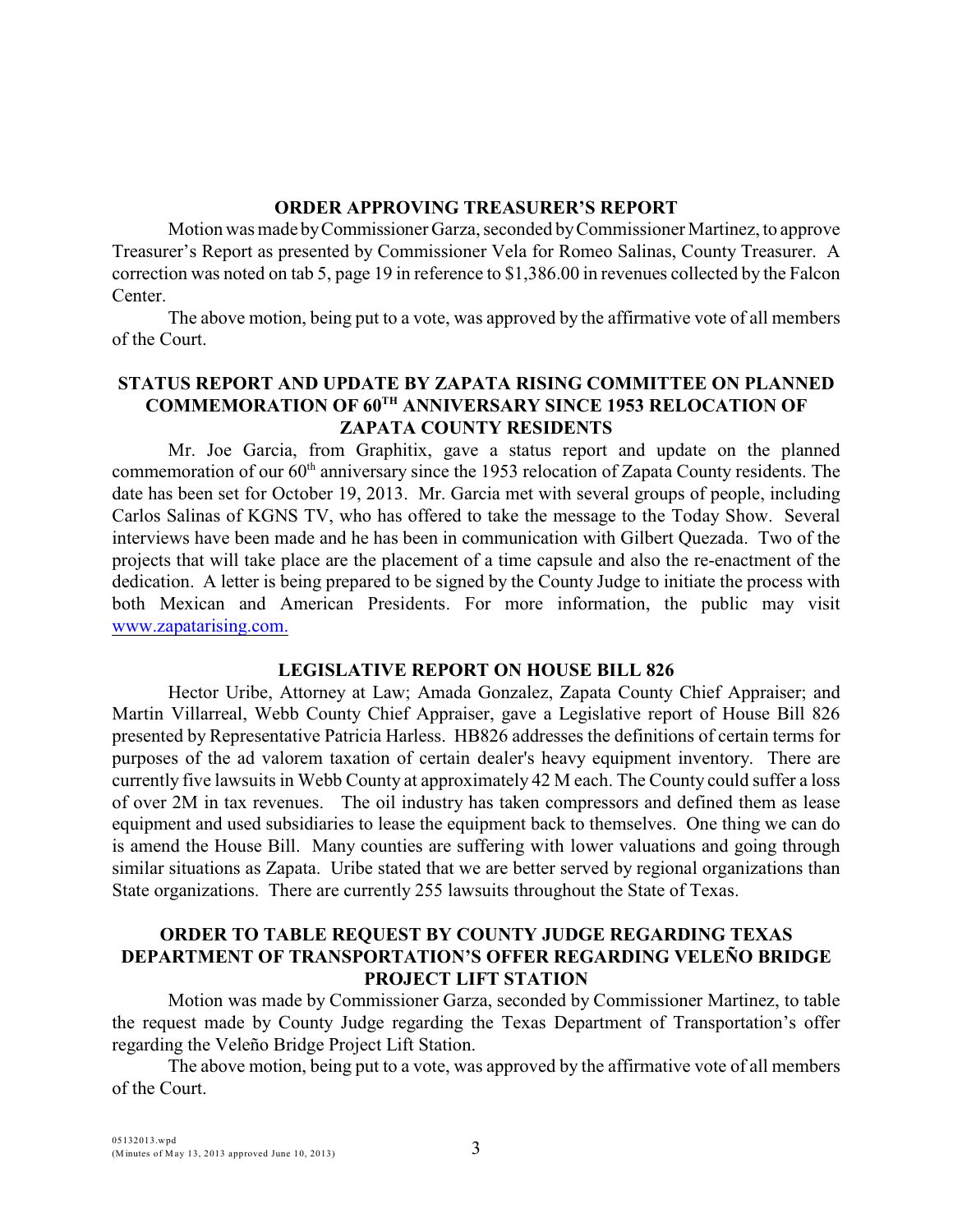# **ORDER APPROVING REPLACEMENT OF 2-WAY STOP WITH 4-WAY STOP AT INTERSECTION OF FLORES AND 1<sup>ST</sup> STREET IN FLORES ADDITION**

Motion was made by Commissioner Garza, seconded by Commissioner Martinez, to approve the replacement of a 2-way stop with a 4-way stop at the intersection of Flores and 1<sup>st</sup> Street in Flores Addition as requested by Hon. Jose E. Vela, Commissioner Pct. 1.

The above motion, being put to a vote, was approved by the affirmative vote of all members of the Court.

# **ORDER AUTHORIZING ROMEO BENAVIDES AND HECTOR SANCHEZ TO BE MOVED TO HWY 16 DRAINAGE PROJECT**

Motion was made by Commissioner Villarreal, seconded by Commissioner Vela, to authorize Romeo Benavides and Hector Sanchez to be moved to the Hwy 16 Drainage Project for the installation of drainage pipe to alleviate any standing storm water (flooding) between  $12<sup>th</sup>$  and  $13<sup>th</sup>$ Streets as requested by Hon. Norberto Garza, Commissioner Pct. 4.

The above motion, being put to a vote, was approved by the affirmative vote of all members of the Court.

# **ORDER DENYING REQUEST BY COUNTY AUDITOR TO PURCHASE 3 APPLE IPADS FOR JUSTICE OF THE PEACE**

Motion was made by Commissioner Vela, seconded by Commissioner Garza, to deny request by Triunfo Gonzalez, County Auditor, regarding the purchase of 3 Apple iPads for the Justice of the Peace in Precinct 1, Precinct 2, and Precinct 4 in the amount of \$2,725.42 to be paid from the Technology Fund line item 62-582-392.

The above motion, being put to a vote, was approved by the affirmative vote of all members of the Court.

### **ORDER TO MOVE REQUEST BY COUNTY AUDITOR TO EXECUTIVE SESSION**

Motion was made by Commissioner Garza, seconded by Commissioner Martinez, to move request by Triunfo Gonzalez, County Auditor, regarding payment in the amount of \$2,041.86 to Kearns, Brine & Monaghan to be paid from the Technology Center Fund line item 62-582-392 to executive session.

The above motion, being put to a vote, was approved by the affirmative vote of all members of the Court.

## **ORDER TO MOVE REQUEST BY JUAN J. CRUZ, ATTORNEY AT LAW TO EXECUTIVE SESSION**

Motion was made by Commissioner Martinez, seconded by Commissioner Garza, to move request by Juan J. Cruz, Attorney at Law, to executive session, the request is regarding possible action to engage the law firm of J. Cruz & Associates, LLC for general services and bond counsel with Winstead, P.C.; and in the matter of Zapata County v Satterfield & Pontikes, Cause No. 7,779,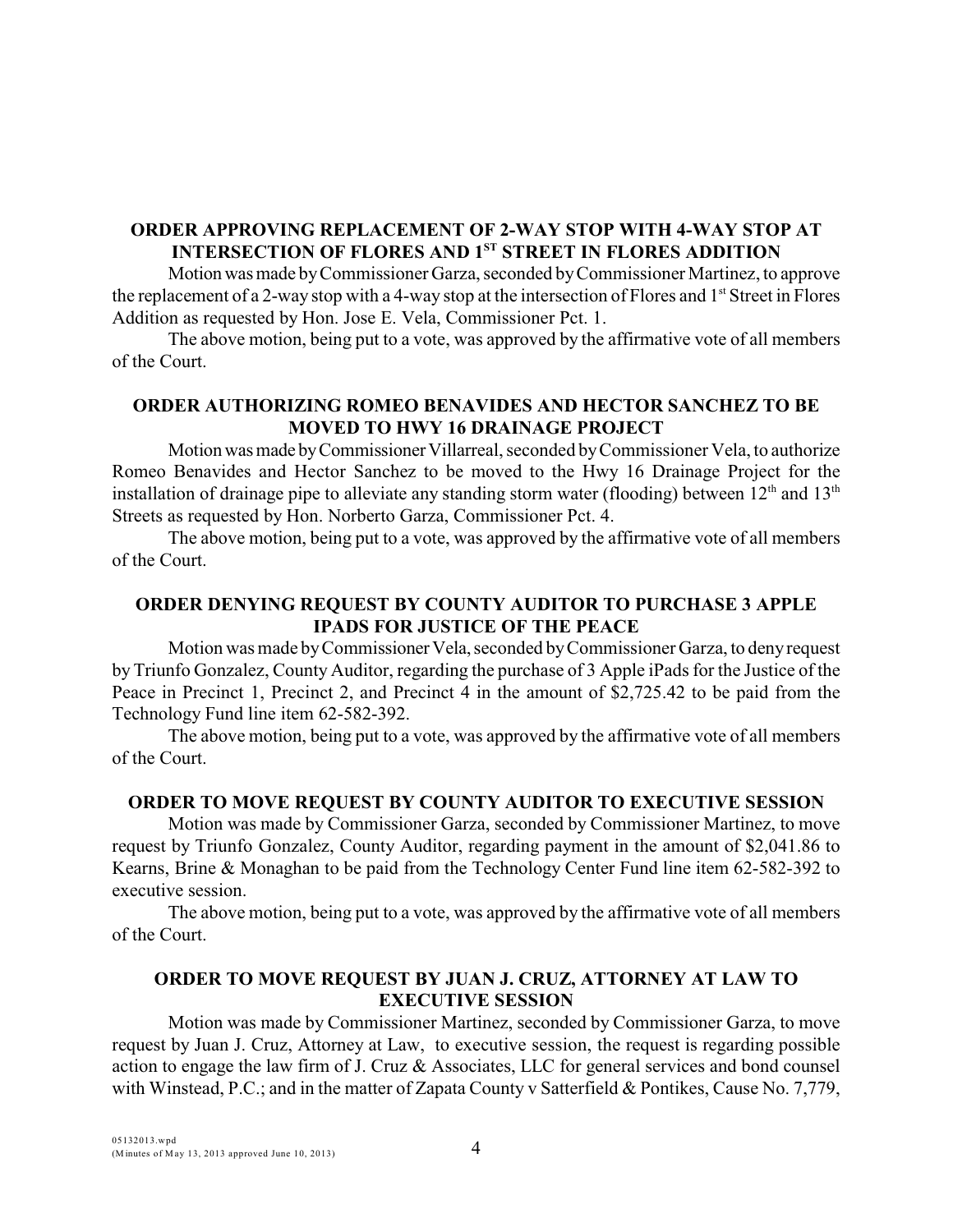in the District Court of Zapata County, Texas,  $49<sup>th</sup>$  Judicial District and discontinue legal services with any other law firm currently providing legal services on the same matter.

The above motion, being put to a vote, was approved by the affirmative vote of all members of the Court.

## **ORDER APPROVING SPEED HUMPS AND STREET LIGHTS**

Motion was made by Commissioner Garza, seconded by Commissioner Martinez, to approve installation of speed humps at the following addresses:

- a. 307 Glenn Street
- b.  $12^{th}$  Ave. (between Carls St. And First St.)
- c. 463 Falcon Shores Drive

Petitions have been obtained for a. and b., no humps will be installed without a signed petition as requested by Hon. Jose E. Vela, Commissioner Pct. 1.

The above motion, being put to a vote, was approved by the affirmative vote of all members of the Court.

Motion was made by Commissioner Garza, seconded by Commissioner Martinez, to approve installation of street lights at the following addresses:

a. 405 Ocampo Ave. in San Ygnacio, TX

b. 403 Uribe Ave. in San Ygnacio, TX

as requested by Hon. Gabriel Villarreal, Commissioner Pct. 2.

The above motion, being put to a vote, was approved by the affirmative vote of all members of the Court.

Motion was made by Commissioner Garza, seconded by Commissioner Martinez, to approve installation of speed humps at te following addresses:

a. Entrance of Cardinal Lane

b. 1807 N. Siesta Lane

as requested by Hon. Eddie Martinez, Commissioner Pct. 3.

The above motion, being put to a vote, was approved by the affirmative vote of all members of the Court.

Motion was made by Commissioner Garza, seconded by Commissioner Martinez, to approve installation of speed humps between  $4<sup>th</sup>$  Street and  $7<sup>th</sup>$  Street as requested by Hon. Norberto Garza, Commissioner Pct. 4.

The above motion, being put to a vote, was approved by the affirmative vote of all members of the Court.

# **ORDER APPROVING LINE ITEM TRANSFERS**

Motion was made by Commissioner Martinez, seconded by Commissioner Garza, to approve the following line item transfers in order to meet budget requirements.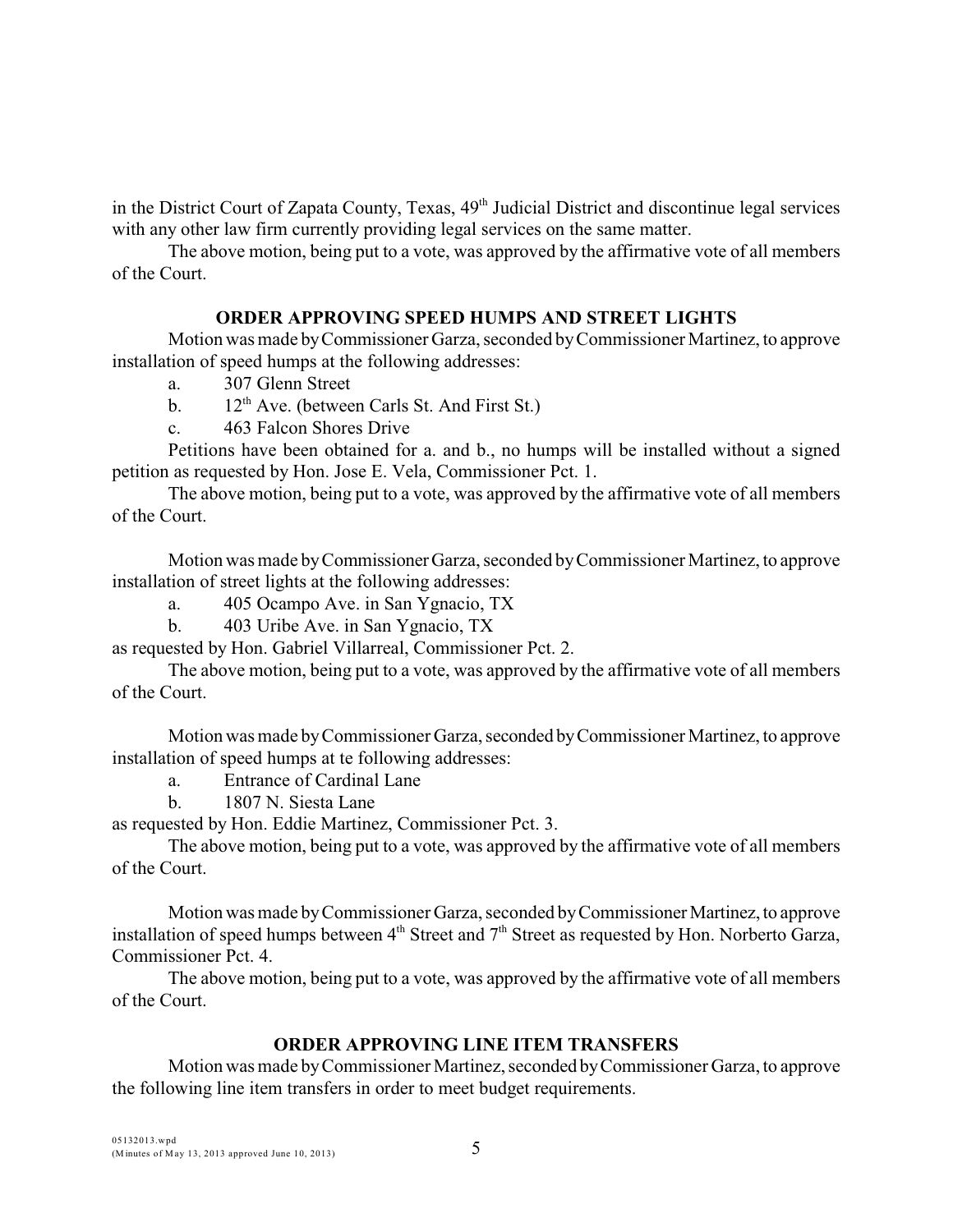|                                                         | From: Juvenile Dept. | 10-570-4621 Maintenance |                                | \$1,500.00 |  |  |
|---------------------------------------------------------|----------------------|-------------------------|--------------------------------|------------|--|--|
|                                                         | To: Juvenile Dept.   |                         | $10-570-427$ Workshop / Travel | \$1,500.00 |  |  |
|                                                         | From Juvenile Dept.  | 10-570-512              | Juvenile Detention             | \$2,000.00 |  |  |
|                                                         | To: Juvenile Dept.   |                         | 10-570-427 Workshop/Travel     | \$2,000.00 |  |  |
| as requested by Sandy Pippin-Gomez, Juvenile Probation. |                      |                         |                                |            |  |  |

The above motion, being put to a vote, was approved by the affirmative vote of all members of the Court.

Motion was made by Commissioner Martinez, seconded by Commissioner Garza, to approve the following line item transfers in order to meet budget requirements.

From: Non-Department 10-409-446 Garbage \$2,000.00 To: Non-Department 10-409-394 Contingencies \$2,000.00 as requested by Hon. Joe Rathmell, County Judge.

The above motion, being put to a vote, was approved by the affirmative vote of all members of the Court.

Motion was made by Commissioner Martinez, seconded by Commissioner Garza, to approve the following line item transfers in order to meet budget requirements.

|                                                             | From: County Clerk 10-403-484 Elections |  |                                             | \$1,000.00 |  |  |  |
|-------------------------------------------------------------|-----------------------------------------|--|---------------------------------------------|------------|--|--|--|
|                                                             |                                         |  | To: County Clerk 10-403-427 Workshop/Travel | \$1,000.00 |  |  |  |
| as requested by Mary Jayne Villarreal-Bonoan, County Clerk. |                                         |  |                                             |            |  |  |  |

The above motion, being put to a vote, was approved by the affirmative vote of all members of the Court.

## **MOTION WAS MADE BY COMMISSIONER GARZA, SECONDED BY COMMISSIONER MARTINEZ, TO ENTER INTO EXECUTIVE SESSION**

# **MOTION WAS MADE BY COMMISSIONER GARZA, SECONDED BY COMMISSIONER MARTINEZ, TO RETURN TO REGULAR SESSION**

## **ORDER APPROVING PAYMENT TO KEARNS, BRINE, & MONAGHAN FROM TECHNOLOGY CENTER FUND**

Motion was made by Commissioner Vela, seconded by Commissioner Garza, to approve payment in the amount of \$2,041.86 to Kearns, Brine & Monaghan to be paid from the Technology Center Fund line item 62-582-392 as requested by Triunfo Gonzalez, County Auditor.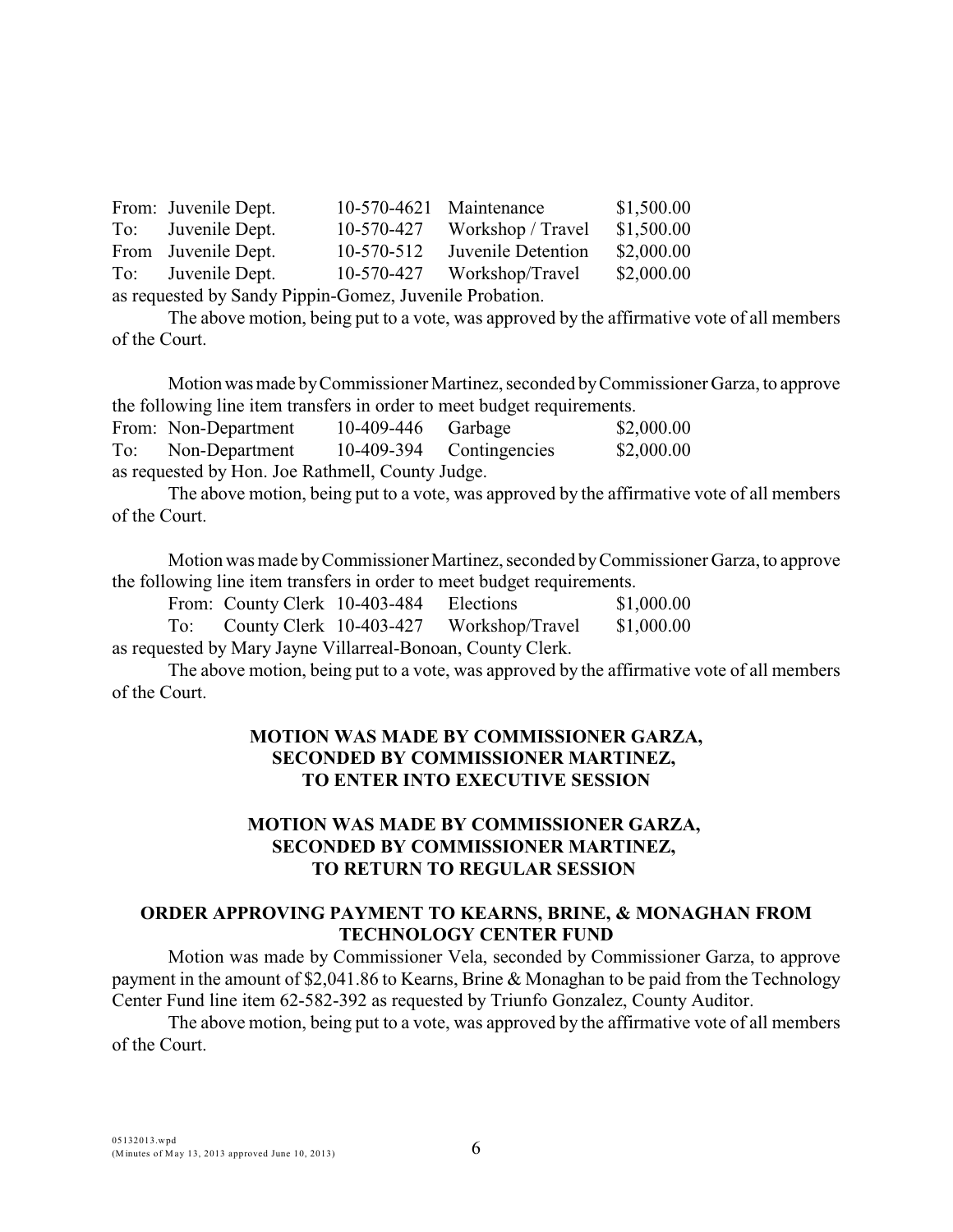### **ORDER DENYING REQUEST BY JUAN J. CRUZ, ATTORNEY AT LAW**

Motion was made by Commissioner Vela, seconded by Commissioner Garza, to deny request as presented by Juan J. Cruz, Attorney at Law regarding possible action to engage the law firm of J. Cruz & Associates, LLC for general services and bond counsel with Winstead, P.C.; and in the matter of Zapata County v Satterfield & Pontikes, Cause No. 7,779, in the District Court of Zapata County, Texas, 49<sup>th</sup> Judicial District and discontinue legal services with any other law firm currently providing legal services on the same matter. Order was approved to authorize County Attorney, Said A. Figueroa, to negotiate with any law firm regarding said matter.

The above motion, being put to a vote, was approved by the affirmative vote of all members of the Court.

# **ORDER APPROVING NON-WAIVER AGREEMENT BETWEEN ZAPATA COUNTY AND HILCORP ENERGY COMPANY REGARDING JENNINGS ROAD**

Motion was made by Commissioner Martinez, seconded by Commissioner Garza, to approve a Non-Waiver agreement between Zapata County and Hilcorp Energy Company regarding Jennings Road as requested by Said A. Figueroa, County Attorney. *Executive Session is requested pursuant to Texas Government Code Title 5, Sub Chapter D, Section 551.072 Real Property and 551.074 (Personnel Matters).*

The above motion, being put to a vote, was approved by the affirmative vote of all members of the Court.

# **ORDER APPROVING REQUEST BY COMMISSIONER MARTINEZ TO ACQUIRE 20 FEET WIDE PROPERTY CONTAINING .16 ACRES AND LIFT STATION WITH UNDERSTANDING THAT ZAPATA COUNTY WILL MAINTAIN AND OPERATE LIFT STATION**

Motion was made by Commissioner Vela, seconded by Commissioner Martinez, to approve request by Commissioner Martinez, to acquire a 20 feet wide property containing .16 acres and a lift station with the understanding that Zapata County will maintain and operate said lift station. The acquisition will be at no cost to Zapata County. *Executive Session is requested pursuant to Texas Government Code Title 5, Sub Chapter D, Section 551.072 Real Property and 551.074 (Personnel Matters).*

The above motion, being put to a vote, was approved by the affirmative vote of all members of the Court.

# **ORDER AUTHORIZING COUNTY JUDGE TO TAKE DISCIPLINARY ACTION AS DISCUSSED IN EXECUTIVE SESSION**

Motion was made by Commissioner Martinez, seconded by Commissioner Villarreal, to authorize County Judge to take disciplinary action as discussed in Executive Session as to whether any Zapata County Employee Manual policies were violated by Zapata County Employees in regards to the misuse of county property. *Executive Session is requested pursuant to Texas Government Code Title 5, Sub Chapter D, Section 551.072 Real Property and 551.074 (Personnel Matters).*